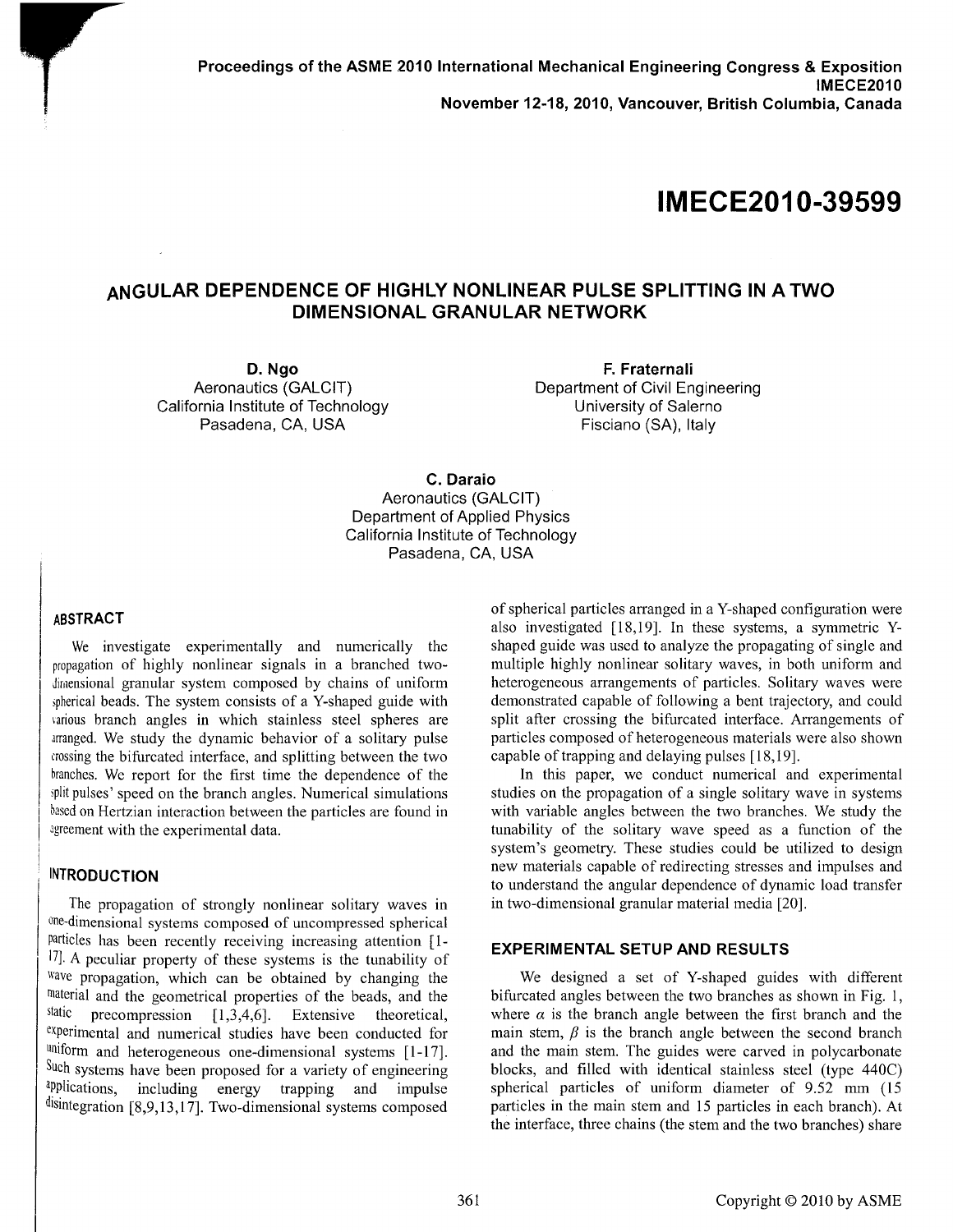one particle to allow splitting the compressive pulse formed in the stem by an impact. The properties of the materials composing the beads and the guide used in this study are summarized in Table 1. Six calibrated piezo-sensors were embedded inside particles in the system as described in  $[1,2]$ (see Fig. l(b)) and connected to Tektronix oscilloscopes, allowing for calculating the signal's speed and monitoring the wave's shape before and after the Y-junction interface. The whole setup was tilted at small angle  $(\sim 4^0)$  to ensure the contact among the particles. Single solitary waves were generated in the system by dropping an identical stainless steel bead as a striker from a ramp. The striker's impact velocity was measured using an optical velocimeter connected to a digital oscilloscope.

|                          | Elastic<br>modulus<br>[GPa] | Poisson<br>ratio | Density<br>[Kg/m3] | Bead<br>Mass<br>[g] |
|--------------------------|-----------------------------|------------------|--------------------|---------------------|
| Stainless steel<br>beads | 200                         | 0.28             | 7800               | 0.45                |
| Polycarbonate<br>(wall)  | 2.4                         | 0.37             | 1220               |                     |

Tab. 1: Properties of the materials composing the highly nonlinear systems tested experimentally.



Fig. 1: (a) Experimental setup showing the Y-shaped guide and indicating the number of beads composing each portion of the system. (b) Schematic diagram of the composition of a particle with an embedded piezo-gauge [1,2].

The first set of experiments was conducted on the symmetric Y-shaped systems, in which the branch angles were restricted to the case  $\alpha = \beta$ . Tests were performed for different values of branch angles  $(\alpha = \beta = 30^0, 35^0, 40^0, 45^0)$ . The experimental results obtained for the different cases are shown in Fig. 2. The striker velocity used to generate the incoming solitary wave before the split interface was the same for all cases (0.56 m/s). Six instrumented particles with sensors were inserted in the following positions:  $10<sup>th</sup>$  and  $13<sup>th</sup>$  particle in the main stem (counting from the striker side), and  $5<sup>th</sup>$  and  $8<sup>th</sup>$ particles in the two branches (counting from the interface), as pointed by the arrows in the corresponding curves in Fig. 2. From these results we observed that for all  $\alpha = \beta$  angles tested, the incident solitary wave crossed the Y-junction interface and split into two identical single solitary waves traveling in the branches. This was also shown for the  $30^{\circ}$  case in [19]. In addition, a reflected solitary wave could be  $observed$ propagating backward from the Y-junction in the main stem,  $\frac{1}{2}$ propagating backward from  $m = 3$ . the top two lines, reporting the signals detected in the main stem). The experimental results showed that the amplitude  $a_{\mathbf{h}}$ speed of the reflected wave decreased when the branch and increased. In the case of  $\alpha = \beta = 45^\circ$ , no reflected wave in the main stem was observed in the experiments. main stem was observed in the experiments.



Fig. 2: (Color online) Experimental results for single solitary waves propagating in uniform, symmetric Y-shaped systems composed of stainless steel beads. (a)  $\alpha = \beta = 30^{\circ}$ . (b)  $\alpha = \beta = 35^{\circ}$ . (c)  $\alpha = \beta = 40^{\circ}$ . (d)  $\alpha = \beta = 45^\circ$ . The y-axes scale for all the curves is 10N per division. The striker was dropped from the same height in all cases and the striker velocity was 0.56m/s.

Experiments were performed also for uniform, asymmetric Y-shaped systems  $(a \neq b)$  in which the branch angle  $\alpha$  was fixed at  $\alpha = 30^\circ$ , and the angle  $\beta$  was let to vary from  $30^\circ$  to 60<sup>°</sup> Results are shown in Fig. 3. It is evident that, similarly to what detected in the symmetric systems, single solitary waves formed and traveled in the two branches. Also, a reflected solitary wave was observed forming and traveling in the main stem, after the incoming pulse interacted with the interface.  $T^{\text{ht}}$ amplitude and speed of the wave reflected in the stem decreased with increasing branch angles. Differently than in the case of symmetric Y-shaped systems, the case  $\alpha \neq \beta$  shows asymmetry in the amplitude and speed of the transmitted waves propagating in two branches. We observed that the transmitted wave in the branch with the smaller branch angle  $(a$  in this case) has larger amplitude and faster speed of propagation than the one in the other branch.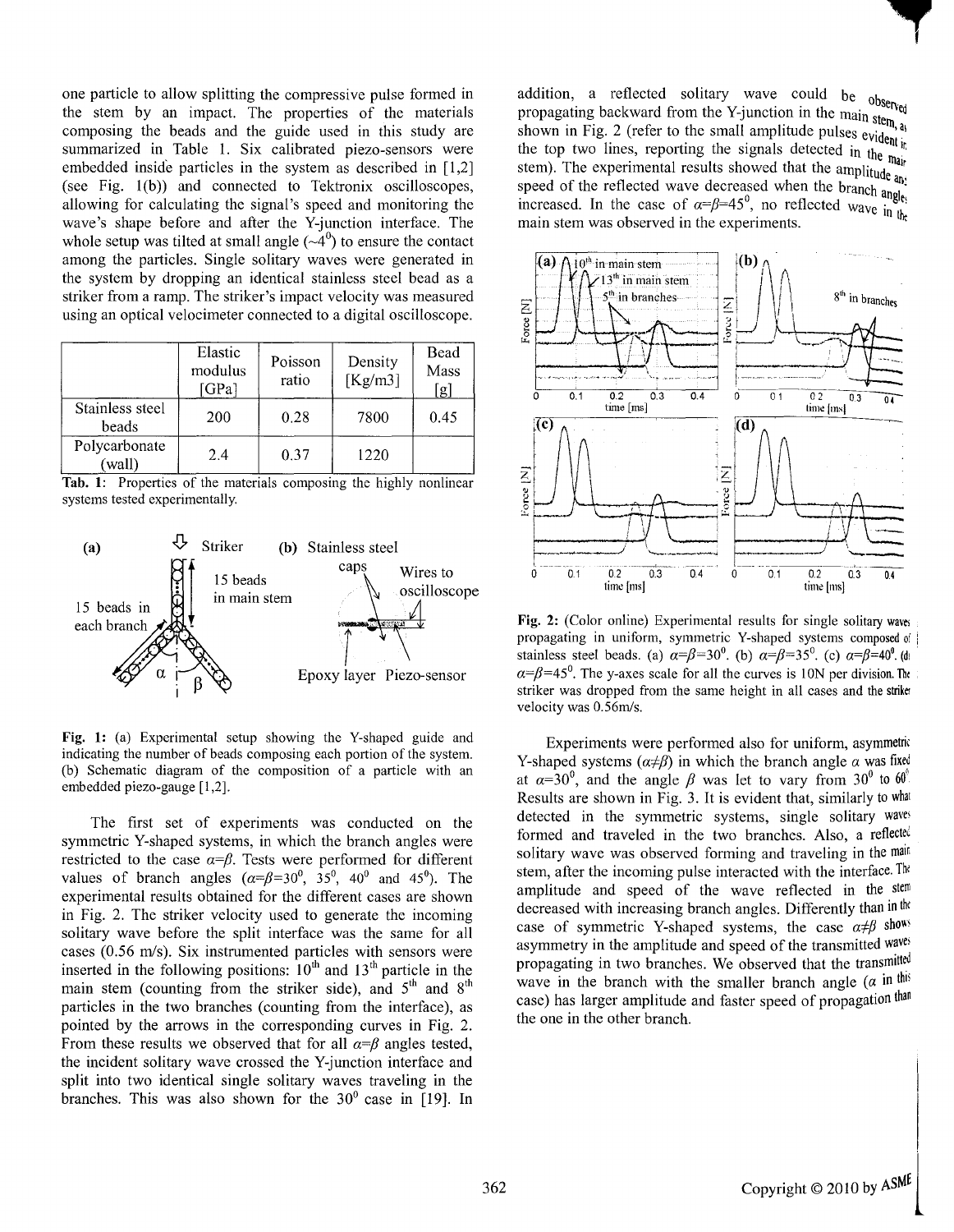

Fig. 3: (Color online) Experimental results for single solitary waves propagating in uniform, asymmetric Y-shaped systems composed of stainless steel beads. (a)  $\alpha = 30^{\circ}$ ,  $\beta = 30^{\circ}$ . (b)  $\alpha = 30^{\circ}$ ,  $\beta = 40^{\circ}$ . (c)  $\alpha = 30^{\circ}$ ,  $p=50^{\circ}$ . (d)  $\alpha=30^{\circ}$ ,  $\beta=60^{\circ}$ . The y-axes scale for all the curves is 10N per division. The striker was dropped from the same height for all the cases and the striker velocity was 0.56m/s.

#### **NUMERICAL STUDY**

 $\alpha$  Numerical simulations were performed using the discrete  $\phi$  numerical model described in papers [17,19]. Particles were  $\mathbb{R}$  treated as rigid bodies connected by nonlinear springs  $\mathbb{R}$  | according to Hertzian contact laws between spheres. The walls of the Y-shaped guides were modeled as particles with infinite radii. The material parameters used in the numerical  $\begin{bmatrix} \dot{x} \\ \dot{y} \end{bmatrix}$  calculations, to model the particles used in experiments, are listed in Tab. 1. Dissipation was not included in the numerical simulations.

## ed **DISCUSSION**

To characterize the behavior of single solitary waves crossing different Y-junction geometries, we compared the ratios of transmitted wave speeds (for pulses traveling in the branches after the interface) and reflected wave speeds (for pulses traveling back in the main stem after interacting with the interface) with the incident wave speeds. We indicate with  $V_{sw}^{(v)}$ the wave speed of the pulses traveling in the symmetric branches. Similarly, we label  $V_{sw}^{(u)}$  and  $V_{sw}^{(\nu)}$  the wave speed in the asymmetric branches, referring to the branch with angle  $\alpha$ and  $\beta$  respectively. The speed of the reflected wave traveling back in the stem is indicated as  $V_{sw}^{(r)}$ , while the incident wave speed is referred to as  $V_{sw}^{(1)}$ . We compare numerical results with experiments in Figs. 4, 5 and 6, as a function of the different

branch angles. In this case the error bars in the experimental data were calculated as the standard deviations of the data obtained from 5 repeated measurements with the same striker velocity for each set of branch angles.

Results show an excellent agreement between the experiments and the numerical calculations. In the symmetric Y-shaped system (Fig. 4), we observed that, for the same incident wave speed, the reflected wave speed decreases as the branch angles increase, while the transmitted wave speed shows a reverse dependence on branch angles. It should be pointed out that in the case  $\alpha = \beta = 45^\circ$  the numerical simulation showed the presence of a small reflected wave traveling back in the main stem. However, its small amplitude  $(-0.5\% \text{ of the incident})$ solitary wave amplitude) was not detectable in experiments.



Fig. 4: Dependence of ratios of solitary wave speeds on the branch angles in the symmetric Y-shaped system  $(a=\beta)$ . (a) Comparison of the experimental values with numerical results for  $V_{sw}^{(\ell)}/V_{sw}^{(\ell)}$ . (b) Comparison of the experimental values with numerical results for  $V_{sw}^{(r)}/V_{sw}^{(i)}$ . The striker velocity using in numerical calculations was 0.56m/s.

Results obtained for the asymmetric Y-shaped systems for the specific case when  $\alpha$  is fixed at 30<sup>°</sup> and  $\beta$  varies from 30<sup>°</sup> to  $60<sup>0</sup>$  are reported in Figs. 5 and 6. Due to the asymmetry of the

 $e<sub>3</sub>$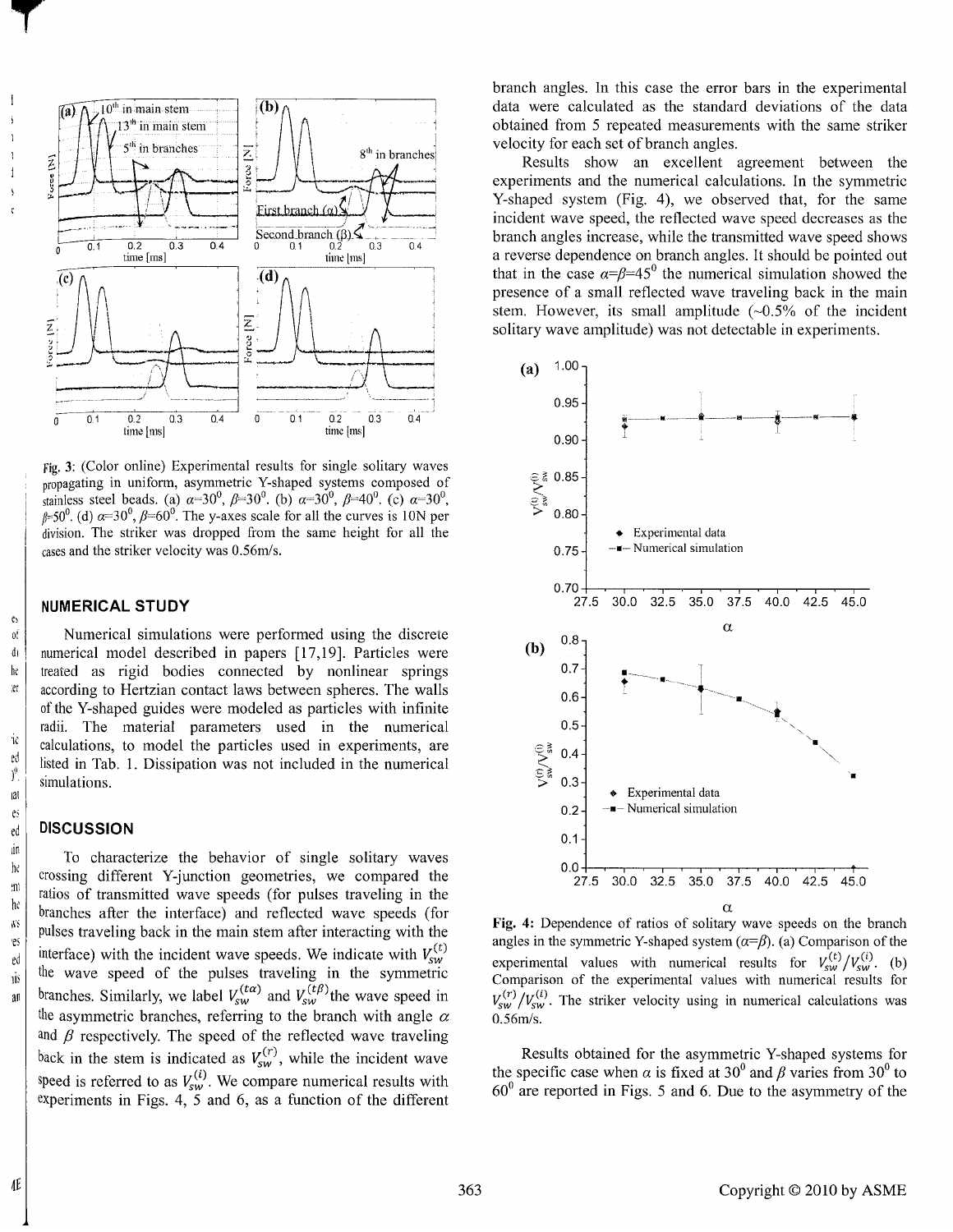two branches, the transmitted wave speeds  $V_{sw}^{(u)}$  and  $V_{sw}^{(lp)}$  in the branches now show different dependences on the branch angles. Figs. 5(a) and 5(b) show that for the same incident wave speed when the angle  $\beta$  increases ( $\beta \ge \alpha$ ),  $V_{sw}^{(t\alpha)}$  increases while  $V_{sw}^{(t\beta)}$  decreases. It also means that the difference between transmitted wave speeds in two branches represented by  $V_{sw}^{(t\beta)}/V_{sw}^{(t\alpha)}$  depends on the difference between two branch angles and this is shown clearly in Fig. 5(c). As  $\beta$  increases from 30<sup>°</sup> or the difference between  $\beta$  and  $\alpha$  increases because of fixed  $\alpha=30^{\circ}$ , the ratio  $V_{sw}^{(0)}/V_{sw}^{(0)}$  decreases from unity. The relation of reflected wave speed  $V_{sw}^{(r)}$  to the branch angles in the asymmetric systems shown in Fig. 6 is similar to the corresponding one in the symmetric systems (Fig. 4(b)). It should be noted that, in the case  $\alpha=30^{\circ}$ ,  $\beta=60^{\circ}$ , the reflected wave was also observed in numerical simulations and it travelled in the main stem with very small amplitude that was undetectable in experiments.

The amplitude (maximum force,  $F_m$ ) of the highly nonlinear solitary waves forming in this systems is related to the wave speed as  $F_m \sim (V_{sw})^6$  [1]. The solitary wave amplitude ratios are expected to have similar dependence on the branch as the solitary wave speed ratios analyzed above. For example, Fig. 7 presents the experimental data and numerical calculations of the amplitude ratio  $F_m^{(t\beta)}/F_m^{(t\alpha)}$  of two transmitted solitary waves in the branches with respect to the angle  $\beta$ . Comparing these results to Fig. 5(c), one can see that force amplitudes and velocities have a similar behavior with respect to variations of the angle  $\beta$ . The angular dependence of speed and amplitude of the solitary waves in the Y-shaped systems described in Figs. 4, 5 and 6 can be explained quantitatively by using quasi-particle model [1,14] and the detailed analysis will be presented in future publications.

The results reported on the solitary wave interaction with the Y-shaped interface, and the subsequent bending of the pulse transmitted to the branches, show that it is possible to control the propagating pulse amplitude and speed in a twodimensional system. By changing the respective angles  $\alpha$  and  $\beta$ , it is possible to redirect stress waves along different paths and control the signal amplitude and speed in the different directions. The energy *E* and the momentum *I* carried by the single solitary wave are proportional to the wave speed as  $E\sim (V_{sw})^{10}$ ,  $I\sim (V_{sw})^5$  [14], hence by using the asymmetric Yshaped system we can control the amount of the energy and the momentum carried by the incident wave transferred to each branch. This could be advantageous for the design of acoustic delay lines, vibration absorption and novel shock protecting systems.



Fig. 5: Dependence of ratios of solitary wave speeds on the branch angles in the asymmetric Y-shaped system  $(\alpha \neq \beta)$ . (a) Comparison of the experimental values with numerical results for  $V_{\rm sw}^{(\mu\nu)}/V_{\rm sw}^{(\nu)}$ . (b) Comparison of the experimental values with numerical results for  $V_{sw}^{(t\beta)}/V_{sw}^{(i)}$ . (c) Comparison of the experimental values with numerical results for  $V_{sw}^{(t\beta)}/V_{sw}^{(t\alpha)}$ . The angle  $\alpha$  was fixed at 30<sup>0</sup>. The striker velocity using in numerical calculations was 0.56m/s.

I  $\blacktriangleright$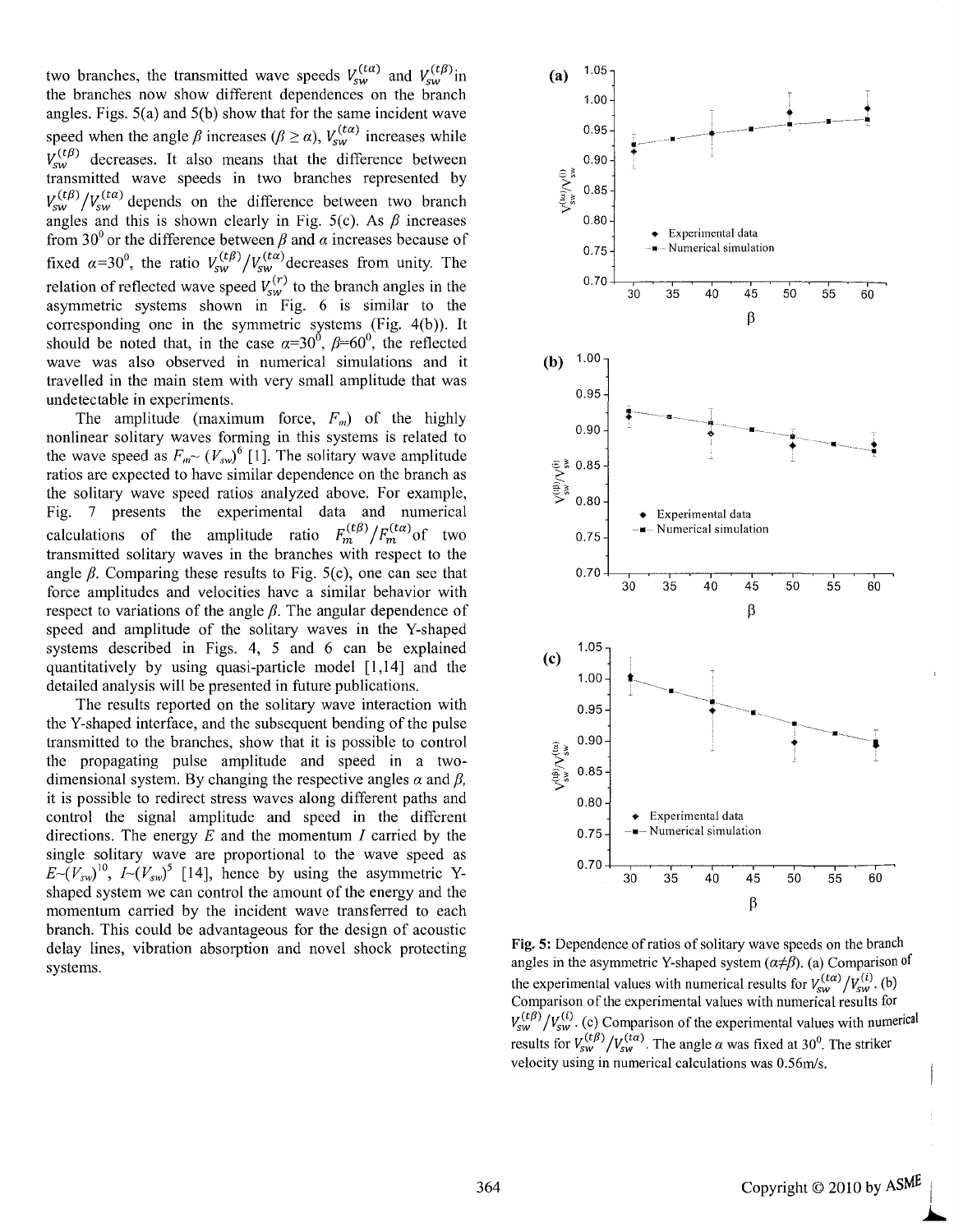

Fig. 6: The experimental and numerical results for the dependence of ratios of reflected wave speed and incident wave speed in the main stem  $V_{sw}^{(r)}/V_{sw}^{(i)}$  on the branch angles in the asymmetric Y-shaped system ( $\alpha \neq \beta$ ). The angle  $\alpha$  was fixed at 30<sup>0</sup>. The striker velocity using in numerical calculations was 0.56m/s.



Fig. 7: The experimental and numerical results for the dependence of amplitude ratio of transmitted solitary waves  $F_{m}^{(t\beta)}/F_{m}^{(t\alpha)}$  on the branch angles in the asymmetric Y-shaped systems. The angle  $\alpha$  was fixed at  $30^\circ$ . The striker velocity using in numerical calculations was 0.56m/s.

#### **CONCLUSIONS**

:a I

МÉ

 $\mathbf{f}$ 

**1** 

This paper describes the dynamics of single solitary waves propagating in Y-shaped systems with different branching geometries, using numerical and experimental approaches. We describe the wave speed variations as a function of the branch angles at the Y-junction and study the force amplitude of reflected and transmitted impulses in the different branches. We find excellent agreement between numerical and experimental data. The study of asymmetric Y-shaped systems showed the ability to redirect stress waves along different directions. The Possibility to distribute different amounts of energy in the two branches, as a function of the branch angles, could be exploited in several practical applications.

### **ACKNOWLEDGEMENTS**

Support for this work was received from the Army Research Office (MURI grant US ARO W911NF-09-l-0436, Dr. David Stepp and Proposal No. 54272-EG, Dr. Bruce LaMattina).

# **REFERENCES**

- 1. Nesterenko, V. F., 2001, *Dynamics of Heterogeneous Materials,* Springer-Verlag, New York.
- 2. Nesterenko, V.F., 1983, "Propagation of nonlinear compression pulses in granular media", Journal of Applied Mechanics and Technical Physics, 24, pp. 733.
- 3. Daraio, C., Nesterenko, V.F., Herbold, E. B., Jin, S., 2005, "Strongly nonlinear waves in a chain of Teflon beads", Physical Review E, 72, 016603.
- 4. Daraio, C., Nesterenko, V.F., Herbold, E. B., Jin, S., 2006, "Tunability of solitary wave properties in one dimensional strongly nonlinear phononic crystal", Physical Review E, 73, 026610.
- 5. Coste, C., Falcon, E., Fauve, S., 1997, "Solitary waves in a chain of beads under Hertz contact", Physical Review E, 56, pp. 6104-6117.
- 6. Coste, C., Gilles, B., 1999, "On the validity of Hertz contact law for granular material acoustics", European Physical Journal B, 7, pp. 155.
- 7. Rosas, A., Lindenberg, K., 2004, "Pulse propagation in chains with nonlinear interactions", Physical Review E, 69, 016615.
- 8. Hong, J., 2005, "Universal power-law decay of the impulse energy in granular protector", Physical Review Letters, 94, 108001.
- 9. Doney, R.L., Sen, S., 2005, "Impulse absorption by tapered horizontal alignments of elastic spheres", Physical Review E, 72,
- 10. Nesterenko V. F., Daraio, C.,Herbold, E. B., Jin, S., 2005, "Anomalous wave reflection at the interface of two strongly nonlinear granular media", PhysicalReview Letters, 95, 158702.
- 11. Job, S., Melo, F., Sokolow, A., Sen, S., 2005, "How solitary waves interact with boundaries in a ld granular medium", PhysicalReview Letters, 94, 178002.
- 12. Daraio, C., Nesterenko, V.F., 2006, "Strongly nonlinear waves in a chain of polymer coated steel beads", Physical Review E,73, 026612.
- 13. Daraio, C., Nesterenko, V.F., Herbold, E. B., Jin, S., 2006, "Energy trapping and shock disintegration in a composite granular medium", Physical Review Letters, 96, 058002.
- 14. Job, S., Melo, F., Sokolow, A., Sen, S., 2007, "Solitary wave trains in granular chains: experiments, theory and simulations", Granular Matter, **10,** pp. 13-20.